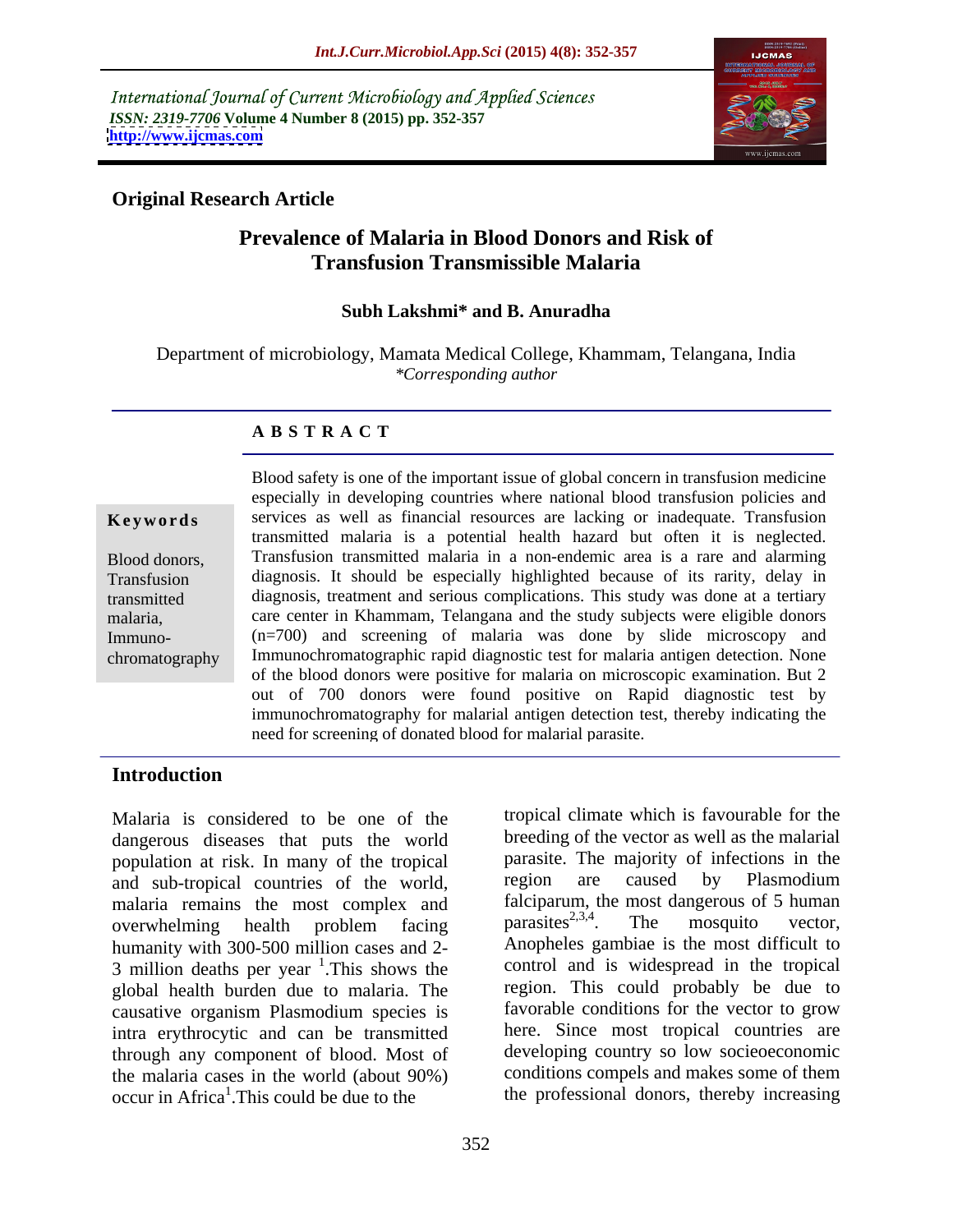common in countries where blood donor come from less affluent class<sup>5,6,7</sup>.

based on the use of blood and its product on and January 2014. A total of 700 subjects human. Although this therapy helps to save who were apparently healthy individuals and the life but it is a vehicle for transmission of who did not show any signs of malaria, such infections including parasitic diseases. But the benefits of blood transfusion as life headache and clinical signs of anemia, joint saving is so much that it overweighs these diseases. Among them is malarial fever caused by Plasmodium species. The parasite P.malariae<sup>6,8</sup>. Malarial parasites of all

**Study Area:** A cross sectional study was Out of total of 700 donors majority

the risk of TTM. TTM is particularly from all blood donors prior to the sample collection.

Fransfusion therapy is a form of treatment<br>
Transfusion therapy is a form of treatment out for a period of 6 months between August **Study population:** The study was carried out for a period of 6 months between August as fever either in cold or sweating stage, pain, generalized weakness and vomiting.

being intra erythrocytic can be transmitted Hepatitis B virus and confirmed negative. by transfusion of any blood components Thus every person who came to donate containing infected cells. Transfusion blood and was asymptomatic and confirmed transmitted malaria (TTM) has a short fit was involved in the study. The blood incubation period and no pre-erythrocytic samples were collected daily through the development and depends on the species of study period. The blood donors included 684 parasite introduced which varies from 10 replacement and 16 voluntary donors. days in *P*.*falciparum* to 40 days or longer in Venous blood containing ethylene diamine . Malarial parasites of all tetra acetic acid (EDTA) routinely collected species can remain viable in stored blood for for hematological analysis was used. To atleast 1 week and even longer in frozen ensure anonymity of donors, numbers were blood<sup>9</sup>. Blood safety therefore remains an used instead of names. Lab analysis was issue of concern in transfusion medicine in done using direct smear. Giemsa stained developing countries where national blood thick and thin blood films were performed transfusion policies and services, within an hour of blood collection to appropriate infrastructure, trained personnel identify individuals infected with malaria and financial resources are lacking or parasite. Malarial parasites were screened by inadequate. microscopy and immunochromatography for With this background this study aims to phenotypes were performed for all subjects determine the prevalence of malarial using the slide method with commercially parasitaemia among blood donors in a non- available reagents. Data on age, gender and endemic area at a tertiary care blood bank in occupation and address of each donor were -Khammam, Telangana, India. documented during blood collection. They were screened for HIV 1and 2 and antigen detection. The ABO/Rhesus

### **Materials and Methods Result and Discussion**

conducted on blood donors in a tertiary 694(99.15%) were males while 6(0.85%) health care centre blood bank at Khammam, were females. Among these 415(59.28%) Telangana, India. were urban while 285(40.71%) donors were **Consent:** Informed consents were taken 684(97.71%) were replacement donorsfrom rural area. Out of the total,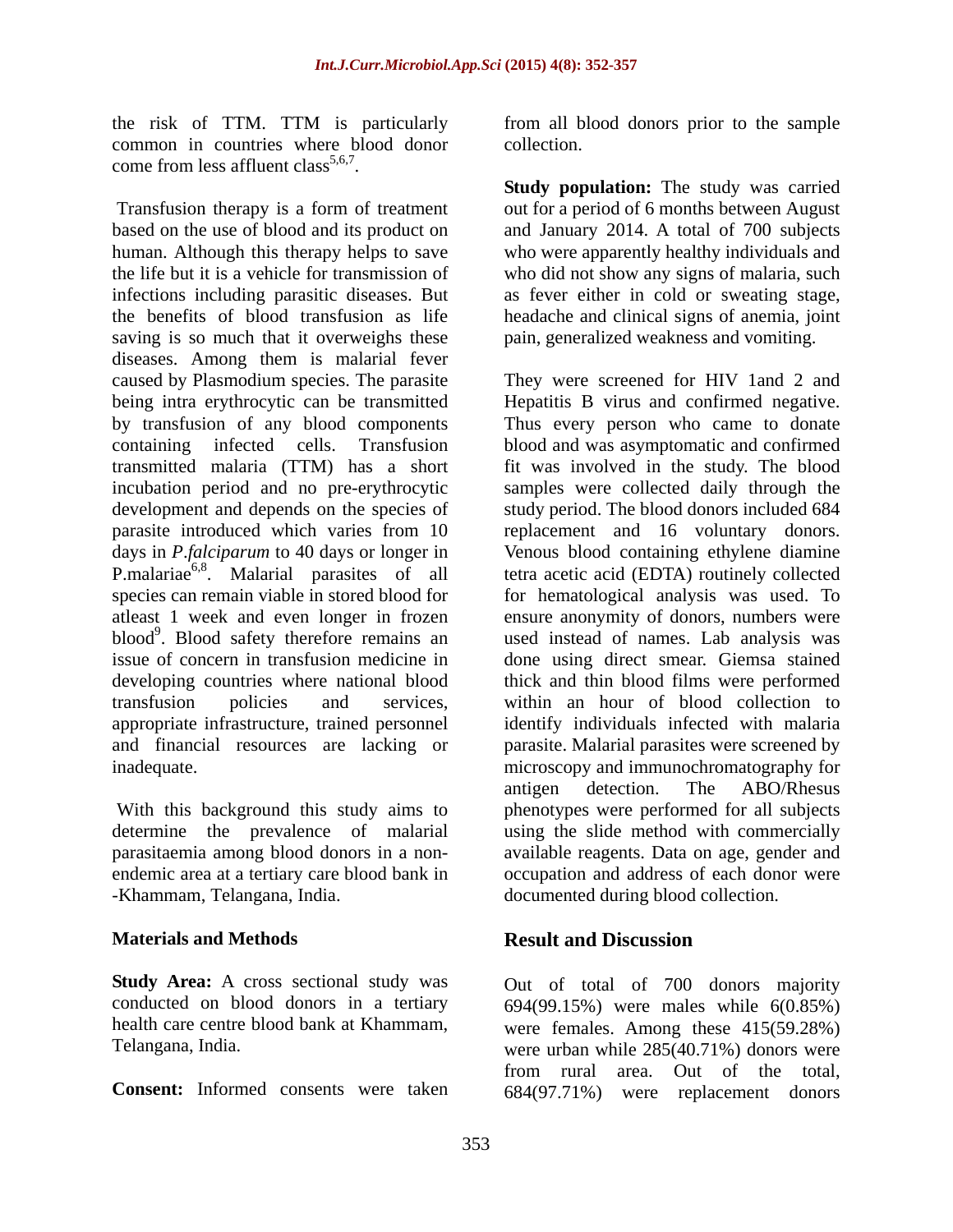donors. Blood group "O" positive were the significant at P<0.05(study done in a non

blood may lead to fatalities when the blood have demonstrated an overall high is transfused especially in the children under victims etc.<sup>10</sup> This may lead to significant clinical utility for the diagnomorbidity and mortality in transfusion symptomatic patients  $^{15,16,17}$ . morbidity and mortality in transfusion recipients. In our study it was seen that male donor population were the highest in number The present study could be compared with mostly as replacement donors. A recent questionnaires. A donor is rejected for 3years after their last visit to the endemic<br>  $\frac{1}{2}$  transmitted malaria which was 0.2%<br>  $\frac{1}{2}$  area<sup>11</sup>. Persons from the non endemic areas.<br>  $\frac{20}{2}$  Similar study by Tulika Chandra et al had who visited the malaria endemic area, are  $\mu$  a low prevalence of 0.009% <sup>21</sup>. The donor rejected for  $4{\text -}12$ months<sup>11</sup>. Over the last transmitted malaria were reported in various

while only 16(2.28%) were voluntary countries. Among various ABO blood group highest number of donors  $400(57.14%)$  followed by 'B' positive. There is evidence followed by "B" positive  $137(19.57\%)$ , "A" that ABO histocompatibility of blood group positive 128(18.28%), "AB" positive is not correlated to the incidence of 17(2.42%), "B" negative (1.14%) and "A" malaria<sup>12</sup>, but it has been linked as a co negative  $1(0.14\%)$ , "AB" negative receptor in parasite and vascular 1(0.14%). None of the donors were positive cytoadherence with higher rosette rates for malaria on microscopic examination and among non group O compared to group O only(0.285%) 2 out of 700 donor population erythrocytes<sup>13</sup>. Sensitivity of microscopy for were positive on Immunochromatographic detection of low parasitemia being less, rapid diagnostic test for malarial antigen there is no positive peripheral blood smear detection with standard deviation of 0.4629 for malaria. Donors who are implicated as and variance of 0.214, with P value not the source of transfusion transmitted malaria endemic area). parasitemia undetectable even on several Transfusion transmitted malaria is one of the very few cases found positive on Rapid dreaded threats to the safety of transfusion detection test by immunochromatography services in this malaria endemic world. indicating it's sensitivity as well as risk of Presence of *Plasmodium falciparum* in TTM through those blood. Several studies 5 years, pregnant women, and accident based diagnostic assays and their potential O positive were the highest number receptor in parasite and vascular cases typically have very low level of thick films<sup>14</sup>. But in our study there are a have demonstrated an overall high sensitivity of Histidine Rich Protein (HRP 2) clinical utility for the diagnosis of malaria in symptomatic patients  $^{15,16,17}$ .

and maximum number of donors fall another similar study by P L Chiodini et between the age group of 23-27.Thus al.which had a 0.1% prevalence rate among indicating more youngster population as UK donors where this malaria antibody has donors and most of them from student been found to be effective in the screening population in our study. It was also observed of selected at risk donors <sup>18</sup>. Another study that urban donors were more and were by JA Rajab et al. shows that prevalence rate international forum showed that in Europe, from less than 0.2 cases per million as well as the USA, prevention of recepients in non endemic countries to 50 or transfusion associated protozoa infections more cases per million in endemic countries depend mainly on selection of donors using 19.A study done by K Shahtaj et al showed a area<sup>11</sup>. Persons from the non endemic areas,  $\frac{20}{2}$ Similar study byTulika Chandra et al had . Over the last exclusion criteria have a scientific basis. But decade only a few cases of transfusion despite of the current exclusion guidelines, symptomatic patients  $15,16,17$ .<br>The present study could be compared with been found to be effective in the screening . Another study of transfusion transmitted malaria varies from less than 0.2 cases per million recepients in non endemic countries to 50 or decreasing prevalence of transfusion transmitted malaria which was 0.2% a low prevalence of  $0.009\%$  <sup>21</sup>. The donor  $^{21}$  The denser . The donor TTM continue to occur.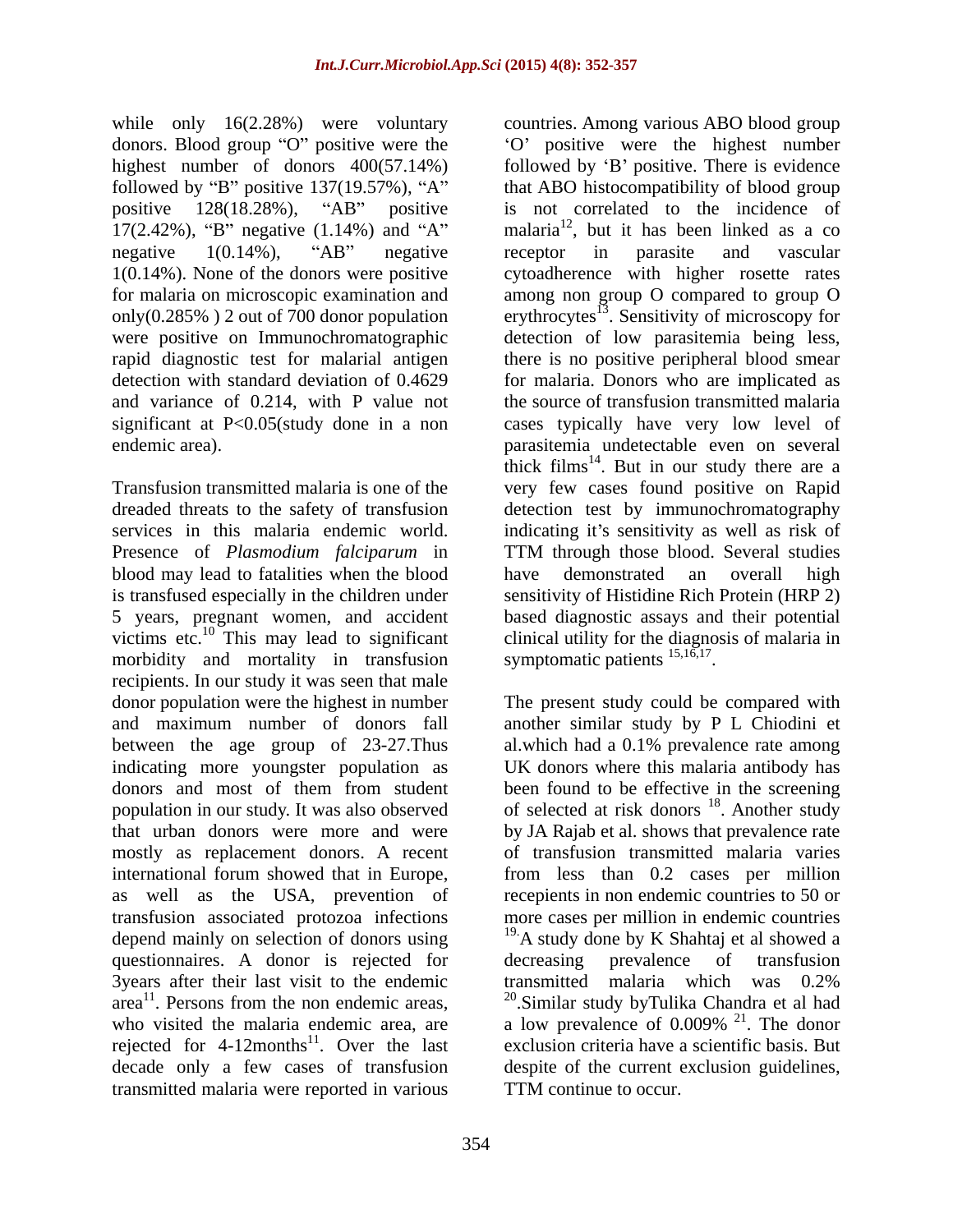### *Int.J.Curr.Microbiol.App.Sci* **(2015) 4(8): 352-357**

|              | Males        |                                        | Females |             | Total        |
|--------------|--------------|----------------------------------------|---------|-------------|--------------|
| Age group    | Examined no. | No. Infected No. examined No. Infected |         | No examined | No. Infected |
| $18-22$      | 192          |                                        |         |             |              |
| $23-27$      | 338          |                                        |         |             |              |
| 28-32        |              |                                        |         |             |              |
| $33-37$      |              |                                        |         |             |              |
| $38-42$      |              |                                        |         |             |              |
| $43-47$      |              |                                        |         |             |              |
| 48-52        |              |                                        |         |             |              |
| $53-57$      |              |                                        |         |             |              |
| <b>TOTAL</b> | 694          |                                        |         |             |              |

# **Table.1** Malaria parasitemia with respect to age and sex among blood donors

**Table.2** Malaria infection in relation to blood groups and rhesus factors among blood donors in mamata medical college khammam

|           |     |        | Blood group and No. Examined Percentage % No. Infected Percentage infected % |
|-----------|-----|--------|------------------------------------------------------------------------------|
|           |     |        |                                                                              |
| $( )_{+}$ | 400 | 57.14% | 0.5%                                                                         |
|           |     | 1.14%  |                                                                              |
|           |     | 18.28% |                                                                              |
|           |     | 0.14%  |                                                                              |
|           |     | 19.57% |                                                                              |
|           |     | 1.14%  |                                                                              |
| $AB+$     |     | 1.42%  |                                                                              |
|           |     | 0.14%  |                                                                              |

**Table.3** Malaria infection in relation to occupation

|                                                                  | No. Examined | No. Infected | % infected |
|------------------------------------------------------------------|--------------|--------------|------------|
| Occupation<br>STUDENTS                                           | 217          |              | 0.46%      |
|                                                                  |              |              |            |
| BUSINESSMAN 53<br>MOTOR VEHICLE 82<br>DRIVERS                    |              |              | 1.12%      |
|                                                                  |              |              |            |
|                                                                  |              |              |            |
|                                                                  |              |              |            |
|                                                                  |              |              |            |
|                                                                  |              |              |            |
|                                                                  |              |              |            |
| MEDICAL LAB<br>STAFF<br>DOCTORS<br>PAINTERS<br>FARMERS<br>OTHERS | 271          |              |            |

The main draw back in prevention through though it is mandatory by Drug and transfusion is that routine donor screening Cosmetic Act to screen donated blood for techniques are not very satisfactory. In India

malaria, there is no definite guidelines on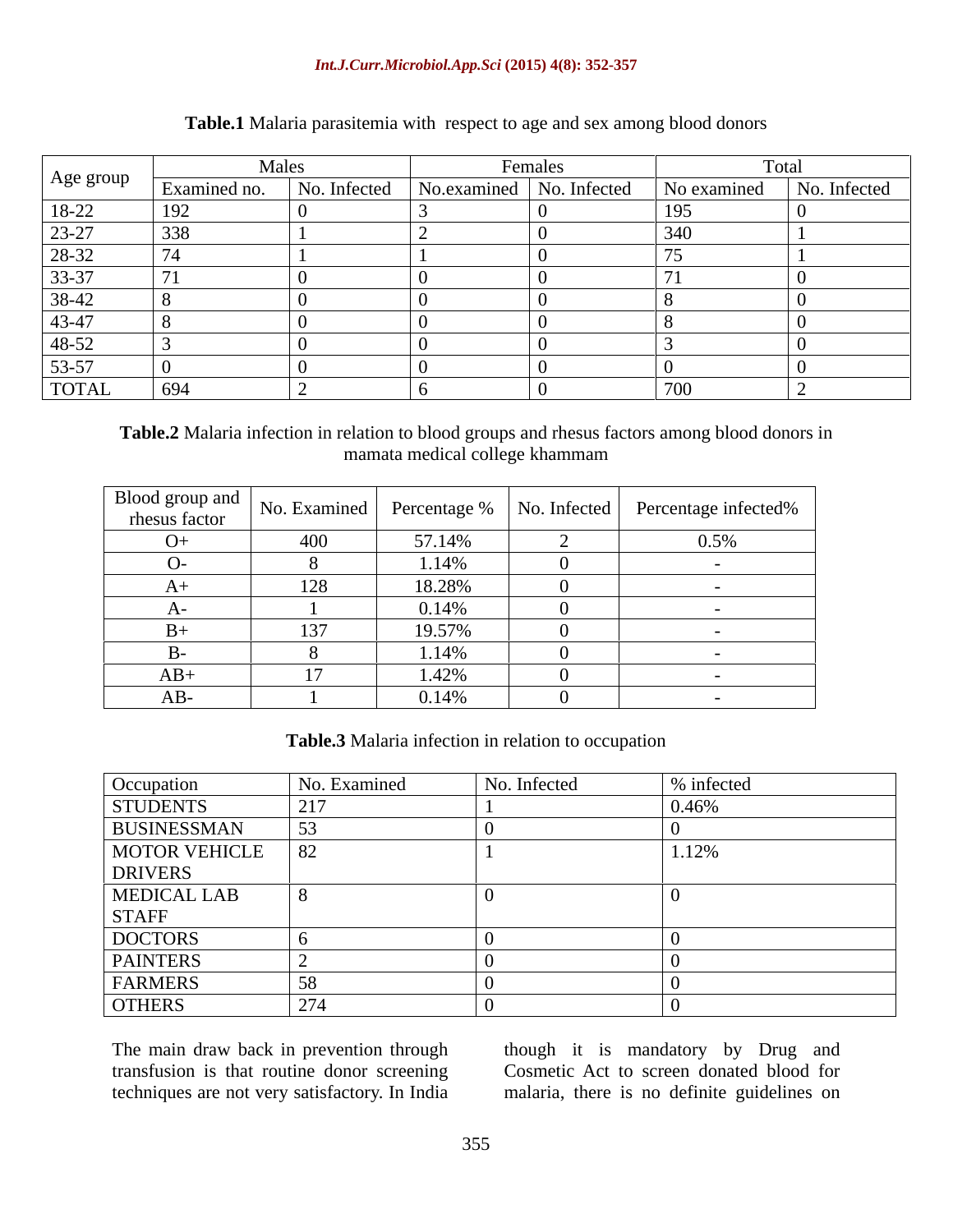healthy individuals are selected for blood khammam being geographically a non donation density of parasites is usually very endemic area, but there is always risk of low and may be easily missed  $22$ . Donors TTM even from few thereby spreading the who are considered as the source of transfusion transmitted malaria cases complications. None of the donors were typically have very low level of parasitemia expression recently affected with malaria as indicated undetectable even on several thick smears. by results of microscopic method of malaria Moreover, traditional blood film microscopy barasite detection and immuneinvolving large number of blood donor chromatographic method (Rapid diagnostic samples needs large manpower and high test). As blood units donated by such donors technical skills. Malaria antibody screening have high risk potential, special processing is not indicative of active infection and may be undertaken to reduce the risk of results in unnecessary high discarding of TTM and more sensitive screening methods collected blood units as the antibody may persist up to several years after infection. PCR and antigen detection tests have limited<br>
References availability. Hence most of donated blood across the country is not screened for malaria. Also malaria immunoprophylaxis to all blood recipients is also not feasible practically. Reports on TTM from India are  $1994:691:809-814$ . not available as in the absence of awareness, 2. Bronner U, Divis PCS, Farnert A and the cases may be attributed to the mosquito acquired malaria. Most of the malaria non blasmodium Knewlesi malaria after endemic countries follow the rule of donor deferral for 3years after malaria infection. 8:15. Screening for specific anti malarial antibody provides an effective means of minimizing the risk of transmission. More systematic protocols needs to be implemented for blood parasitological response to oral screening. No matter what strategy is chloroquine and primaquine in adopted, it is more likely that cases of **uncomplicated** human plasmodium transfusion transmitted malaria may still occur, so malaria must always be considered in any patient with a febrile illness post transfusion. In as much as blood transfusion<br>African malaria report Geneva is required in severe anemia due to malaria and other illnesses safe blood transfusion should be ensured. This is because post transfusion malaria may not only compound the already deteriorated health condition of 6. Bruce-chwatt, LJ (1974). Transfusion recipients but may also be fatal $^{23}$ . Conclusion: Though in the above study there is very low prevalance of malaria among blood donors population selected for our

the choice of the test. Since apparently study, probably due to our study area disease from one to another and their related parasite detection and immune- TTM and more sensitive screening methods are to be employed for their detection.

# **References**

- 1. World health organisation (2010) world malaria report 2010. WHO. World malaria situation in 1972. Part rec. 1994; 691 ; 809-814.
- Singh B(2009) Swedish traveller with plasmodium Knewlesi malaria after visiting Malaysian Borneo. Malaria J 8:15.
- 3. Daneshvar C, Davis TME, Janet oox- Singh J,Rafa ee MZ, Zakaria SK, Divis PCS and Singh B(2010). Clinical and parasitological response to oral chloroquine and primaquine in uncomplicated human plasmodium knowlesi infections. Malaria J. 9: 238: <http:/www.malaria> journal.com/content
- 4. World health organisation (2003). The African malaria report Geneva WHO/UNICEF.
- 5. Adewuyi Jo (2001). The challenge of blood safety in Africa. Africa sanguine 4:1-5.
- . malaria. Bulletin of world health 6. Bruce-chwatt,LJ (1974).Transfusion organisation-50: 337-346.
	- Bruce- chwatt, LJ (1982). Transfusion malaria revisited. Trop Dis Bull-79: